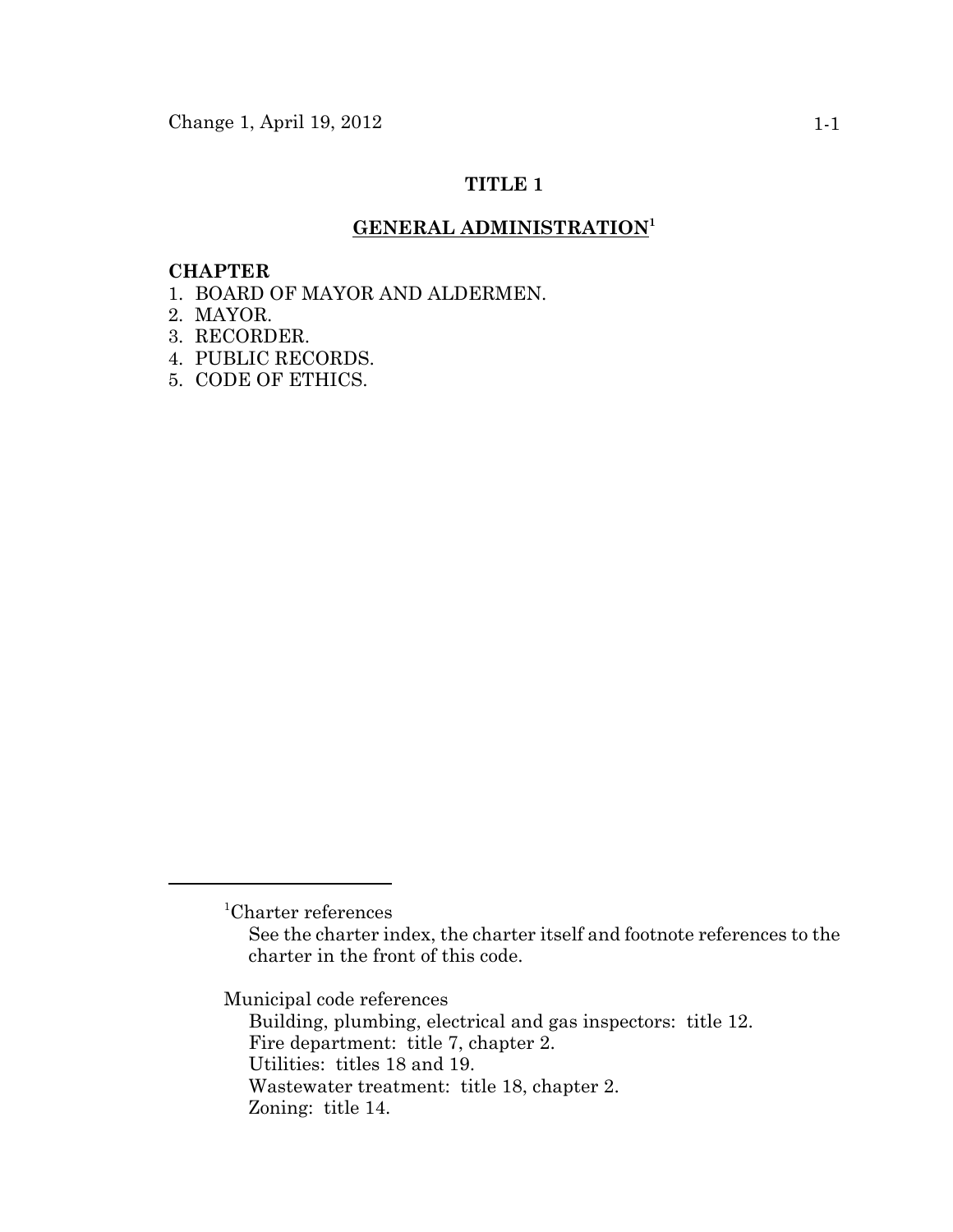### **BOARD OF MAYOR AND ALDERMEN<sup>1</sup>**

## **SECTION**

- 1-101. Time and place of regular meetings.
- 1-102. Order of business.
- 1-103. General rules of order.
- 1-104. Terms of office.
- 1-105. Compensation.
- 1-106. Repealed.

**1-101. Time and place of regular meetings**. The board of mayor and aldermen shall hold regular monthly meetings at 7:00 P.M. (CST) on the last Thursday of each month at the Pegram Town Hall Building. (1990 Code, § 1-102, as amended by Ord. #2000-11, Feb. 2000)

**1-102. Order of business**. At each meeting of the board of mayor and aldermen, the following regular order of business shall be observed unless dispensed with, in whole or in part by a majority vote of the members present:

- (1) Call to order by the mayor.
- (2) Roll call by the recorder.

1 Charter references

For charter provisions related to the board of mayor and aldermen, see Tennessee Code Annotated, title 6, chapter 3. For specific charter provisions related to the board of mayor and aldermen, see the following sections:

City Administrator: § 6-4-101. Compensation: § 6-3-109. Duties of Mayor: § 6-3-106. Election of the board: § 6-3-101. Oath: § 6-3-105. Ordinance procedure Publication: § 6-2-101. Readings: § 6-2-102. Residence requirements: § 6-3-103. Vacancies in office: § 6-3-107. Vice-Mayor: § 6-3-107.

Municipal code reference

Ord. #1999-6, March 1999, which increases the number of aldermen from 2 to 4 and institutes staggered terms of office, is available in the office of the recorder.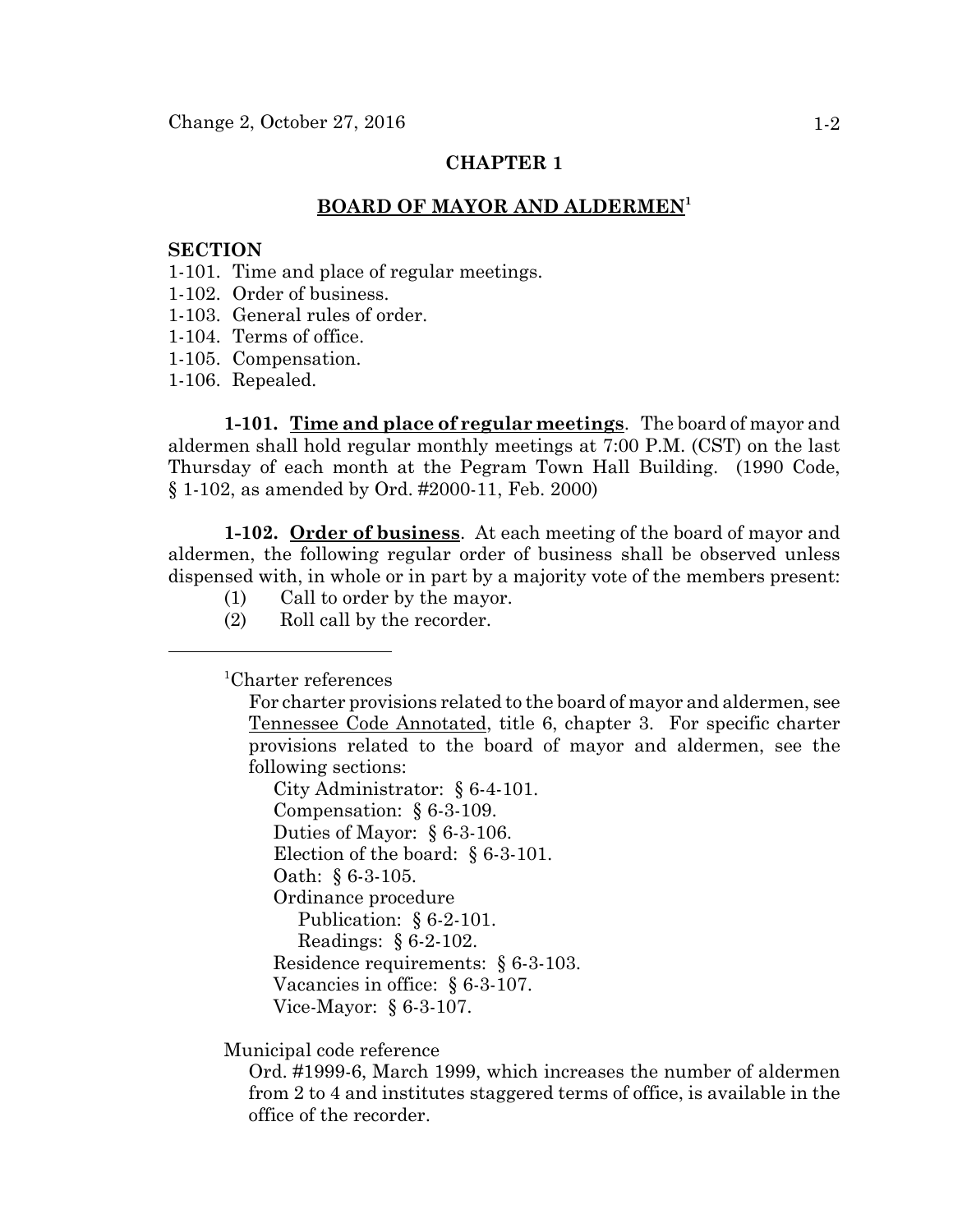$Change 2, October 27, 2016$  1-3

(3) Reading of minutes of the previous meeting by the recorder, and approval or correction.

- (4) Grievances from citizens.
- (5) Communications from the mayor.

(6) Reports from committees, members of the board of mayor and aldermen, and other officers.

- (7) Old business.
- (8) New business.
- (9) Adjournment. (1990 Code, § 1-103, modified)

**1-103. General rules of order**. The rules of order and parliamentary procedure contained in Robert's Rules of Order, Newly Revised, shall govern the transaction of business by and before the board of mayor and aldermen at its meetings in all cases to which they are applicable and in which they are not inconsistent with provisions of the charter or this code. (1990 Code, § 1-104, modified)

**1-104. Terms of office**. In accordance with Tennessee Code Annotated, § 6-1-403 staggered four year terms of office are established for the board of mayor and aldermen as follows:

(1) The adoption of the ordinance upon which this section is based shall not affect the terms of the present board of mayor and aldermen.

(2) At the first municipal election following the adoption of the ordinance upon which this section is based, members of the board of mayor and aldermen shall be elected for transitional three year term.

(3) Following the adoption of the ordinance upon which this section is based and the first election thereafter, all terms of office for mayor and aldermen shall be four (4) years. (1990 Code, § 1-101)

**1-105. Compensation**. The mayor's salary shall be twelve hundred dollars (\$1200.00) per year. The aldermen's salary shall be nine hundred dollars (\$900.00) per year. All salaries shall be paid monthly. (1990 Code, § 1-105)

**1-106. Repealed**. (as added by Ord. #2009-74, May 2009, amended by Ord. #2010-85, Sept. 2010, and repealed by Ord. #2015-103, May 2015)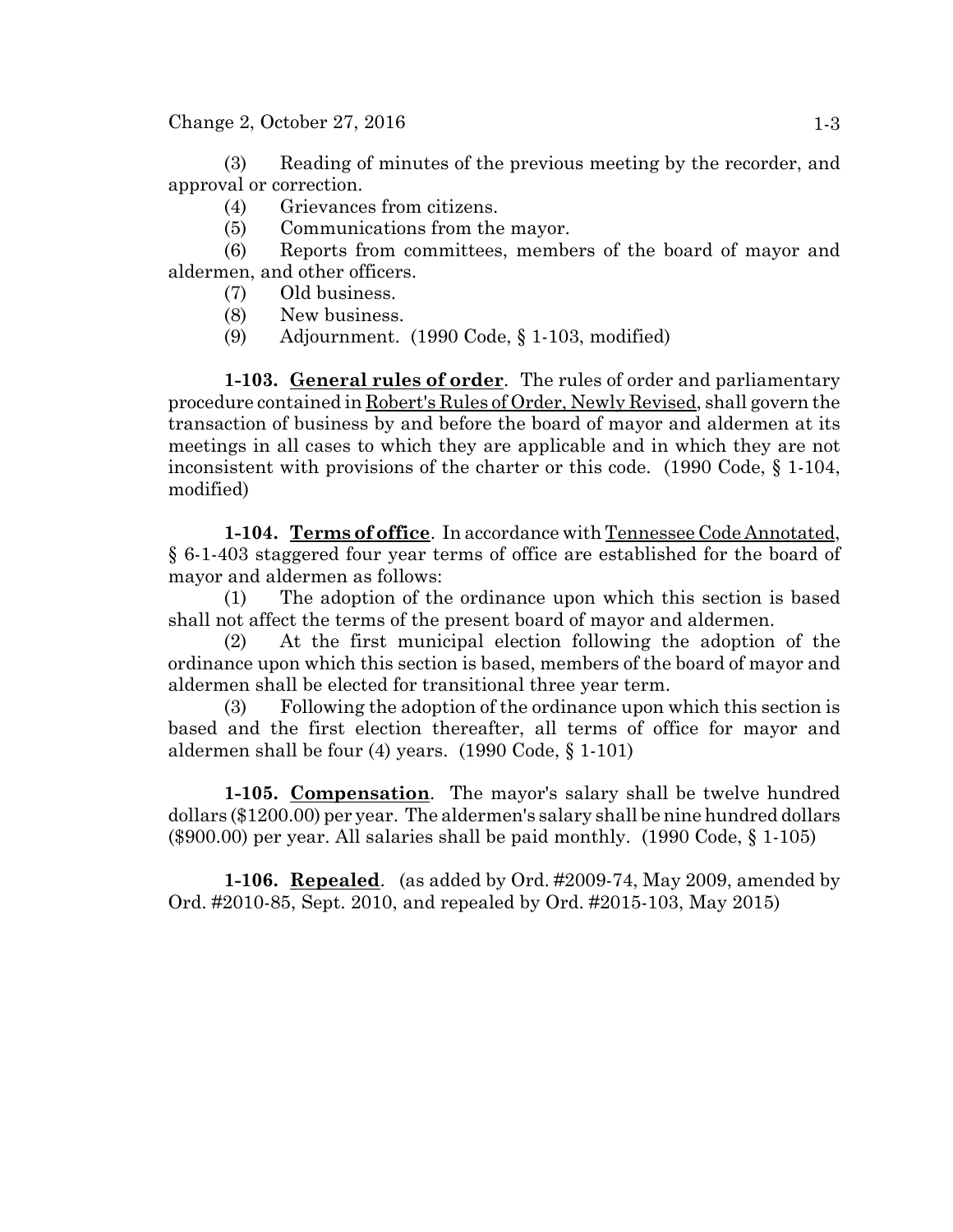# **MAYOR<sup>1</sup>**

### **SECTION**

1-201. Reports. 1-202. Executes town's contracts.

**1-201. Reports**. The mayor may require such reports from town officers and employees as he/she may reasonably deem necessary to carry out the executive responsibilities of the mayor's office.<sup>2</sup> (1990 Code, § 1-201, as replaced by Ord. #2009-75, May 2009)

**1-202. Executes town's contracts**. The mayor shall execute all contracts as authorized by the board of mayor and aldermen. (1990 Code, § 1-202)

1 Charter references

For charter provisions related to the mayor, see Tennessee Code Annotated, title 6, chapter 3. For specific charter provisions related to the mayor, see the following sections:

Vacancies in office: § 6-3-107.

2 Charter reference Duties of mayor: § 6-3-106.

Vice-Mayor: § 6-3-107.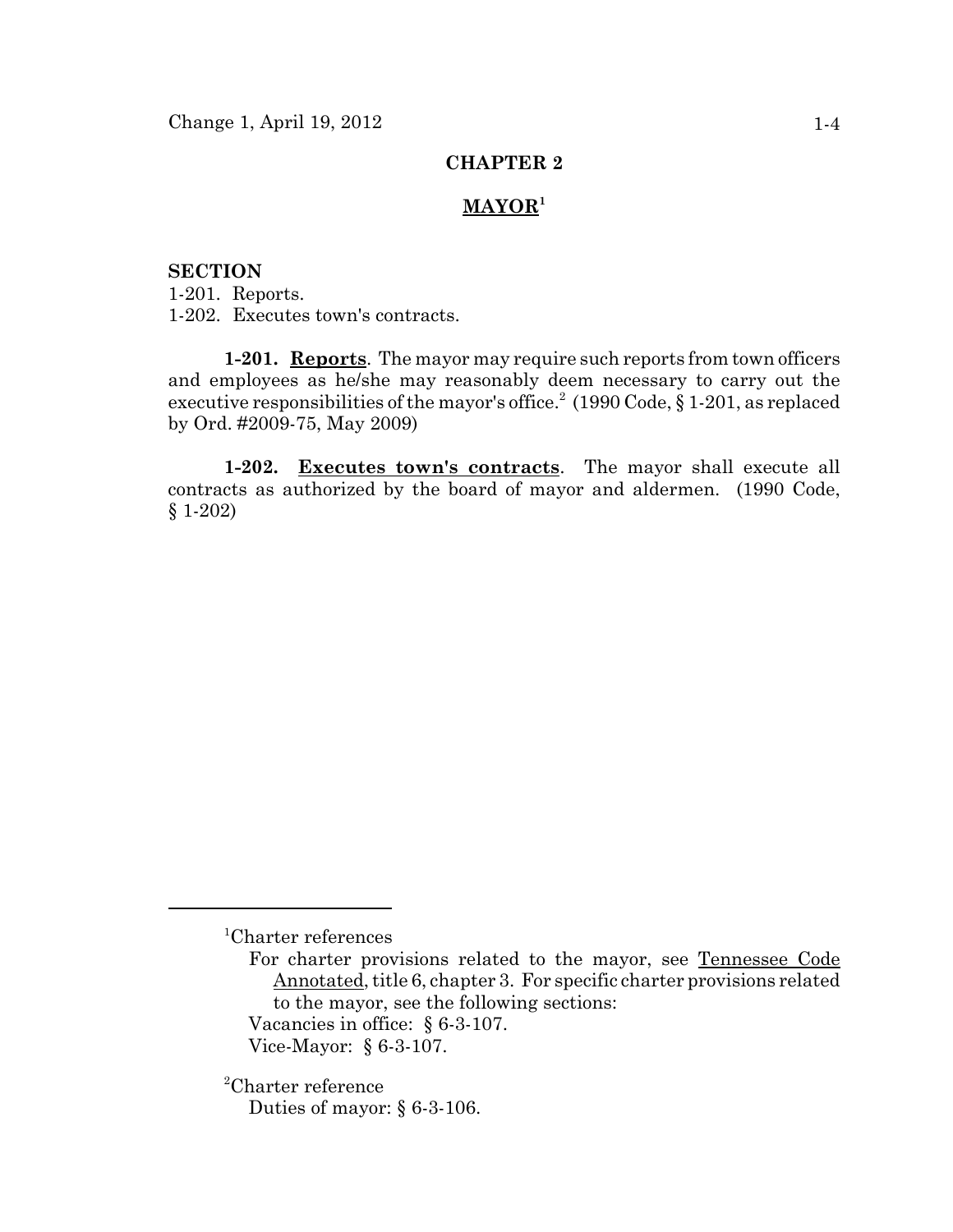#### **RECORDER1**

### **SECTION**

- 1-301. To be bonded.
- 1-302. To keep minutes, etc.
- 1-303. To perform general administrative duties, etc.
- 1-304. Compensation.

**1-301. To be bonded**. The town recorder shall be bonded in the minimum amount of fifty thousand dollars (\$50,000.00) to adequately insure the performance of his/her duties. Such bond shall be issued by an authorized company organized and existing under the laws of the State of Tennessee to write such bonds. It is not necessary that the town secure a supplemental bond for the town recorder as long as the insurance coverage provided for all town employees and officers is in an amount sufficient to insure the recorder individually in an amount equal to or greater than fifty thousand dollars (\$50,000.00) per occurrence/event. (1990 Code, § 1-301, as replaced by Ord. #2010-80, May 2010)

**1-302. To keep minutes, etc**. The recorder shall keep the minutes of all meetings of the board of mayor and aldermen and shall preserve the original copy of all ordinances in a separate ordinance book. (1990 Code, § 1-302)

**1-303. To perform general administrative duties, etc**. The recorder shall perform all administrative duties for the board of mayor and aldermen and for the town which are not assigned by the charter, this code, or the board of mayor and aldermen to another corporate officer. He shall also have custody of and be responsible for maintaining all corporate bonds, records, and papers. (1990 Code, § 1-303)

**1-304. Compensation**. The compensation for the recorder shall be set by the board of mayor and aldermen and included in the annual budget. (1990 Code, § 1-304)

<sup>1</sup> Charter references

City recorder:  $§ 6-4-201$ , et seq. Recorder as treasurer: § 6-4-401(c). Recorder as judge:  $§ 6-4-301(b)(1)(C)$ .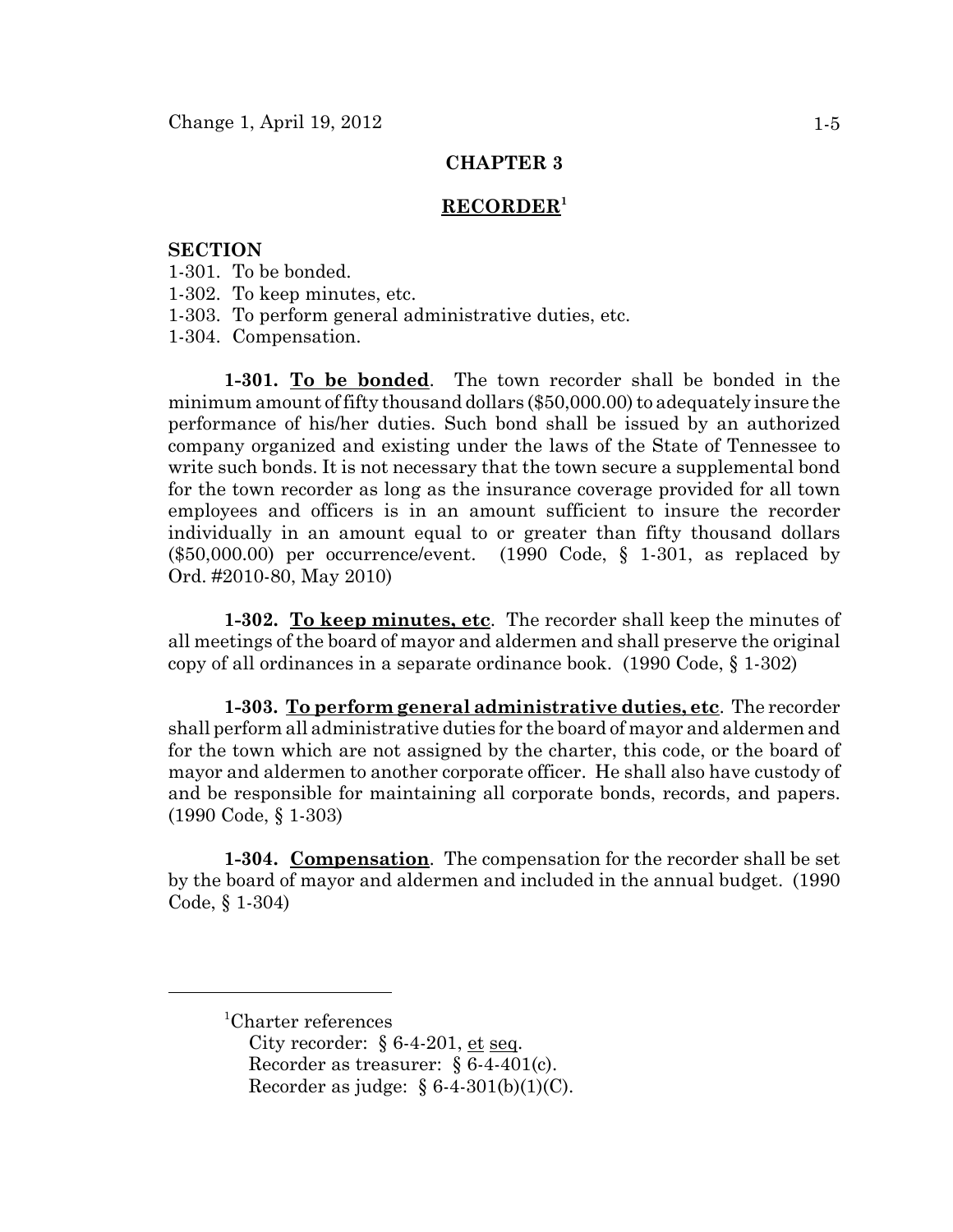### **PUBLIC RECORDS**

# **SECTION**

1-401. Procedures regarding access to public records. 1-402. [Deleted.]

## **1-401. Procedures regarding access to public records**. 1

(1) Consistent with the Public Records Act of the State of Tennessee, personnel of the Town of Pegram shall provide full access and assistance in a timely and efficient manner, during regular business hours, to Tennessee residents who request access to public documents, unless otherwise provided by state law.

(2) "Public record" or "records" means all documents, papers, letters, maps, books, photographs, microfilms, electronic data processing files and output, films, sound recordings, or other material, regardless of physical form or characteristics made or received pursuant to law or ordinance or in connection with the transaction of official business by the governmental entity.

(3) Employees of the Town of Pegram shall protect the integrity and organization of public records with respect to the manner in which the records are inspected and copied. All inspections of records must be performed under the supervision of the records custodian or designee during regular business hours. All copying of public records must be performed by employees of the town, or, in the event that town personnel are unable to copy the records, by an entity or person designated by the records custodian.

(4) To prevent excessive disruptions of the work, essential functions, and duties of employees of the Town of Pegram, persons requesting inspection and/or copying of public records shall complete a records request form to be furnished by the town. If the requesting party refuses to complete a request form, a town employee shall complete the form with the information provided by the requesting party. Persons requesting access to open public records shall describe the records with specificity so that the records may be identified, located and made available for public inspection or duplication, as provided in (3) above. All requests for public records shall be directed to the records custodian.

(5) Persons requesting access to open public records shall present a photo identification issued by a governmental entity, which includes the person's

<sup>&</sup>lt;sup>1</sup>The Town of Pegram Records Management Plan and Records Management Manual (and any amendments) are available in the recorder's office.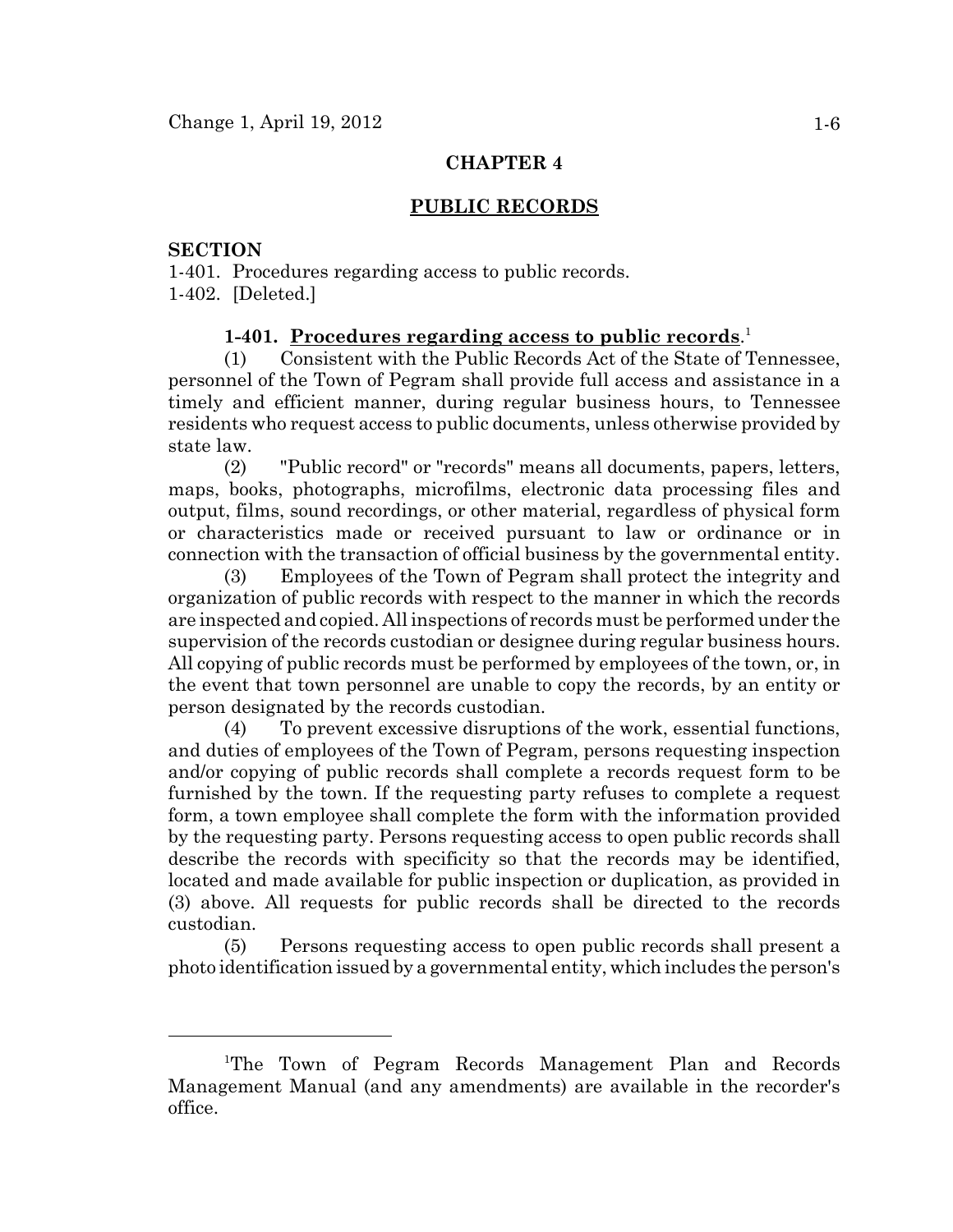address. If a person does not possess photo identification, the records custodian may require other forms of identification acceptable to the records custodian.

(6) (a) When records are requested for inspection or copying, the records custodian has seven (7) business days to determine whether the town can retrieve the records requested, whether the requested records contain any confidential information or are otherwise specifically exempt from disclosure, and an estimate of charges for copying based upon the number of copies and labor required.

(b) Within seven (7) business days of a request for records, the records custodian shall:

(i) Produce the records requested; or,

(ii) Deny the request in writing, with an explanation for the denial; or

(iii) In the case of voluminous requests and/or records, provide the requestor, in writing, with an estimated time frame for production and an estimation of duplication costs.

(7) (a) The schedule of reasonable charges and the policy for frequent and multiple request established by the Office of Open Records Counsel (OORC) are adopted, as if set forth verbatim herein.<sup>1</sup>

(b) There is no charge assessed to a requestor for inspecting a public record. It is anticipated that delivery of copies to a requestor will be by hand delivery when the requestor returns to the custodian's office for retrieval of the requested documents. Charges for physical copies of records are as follows:

(i) Fifteen cents (\$0.15) per copy for black and white copies.

(ii) Fifty cents (\$0.50) per copy for colored copies.

(iii) Maps, plats, electronic data, audio discs, video discs, and all other materials shall be duplicated at actual costs to the town.

(iv) Costs related to redaction of confidential information are charged to the requestor.

(v) Delivery costs incurred by means of the United States Postal Service or other reasonably necessary delivery services are charged to the requestor.

(vi) All other costs permitted by the schedule developed by the OORC.

(c) Requests requiring less than one (1) hour of municipal employee labor for research, retrieval and duplication are free to the requestor. Labor in excess of one (1) hour may be charged by the town, in

<sup>&</sup>lt;sup>1</sup>These charges and amendments thereto are available in the recorder's office.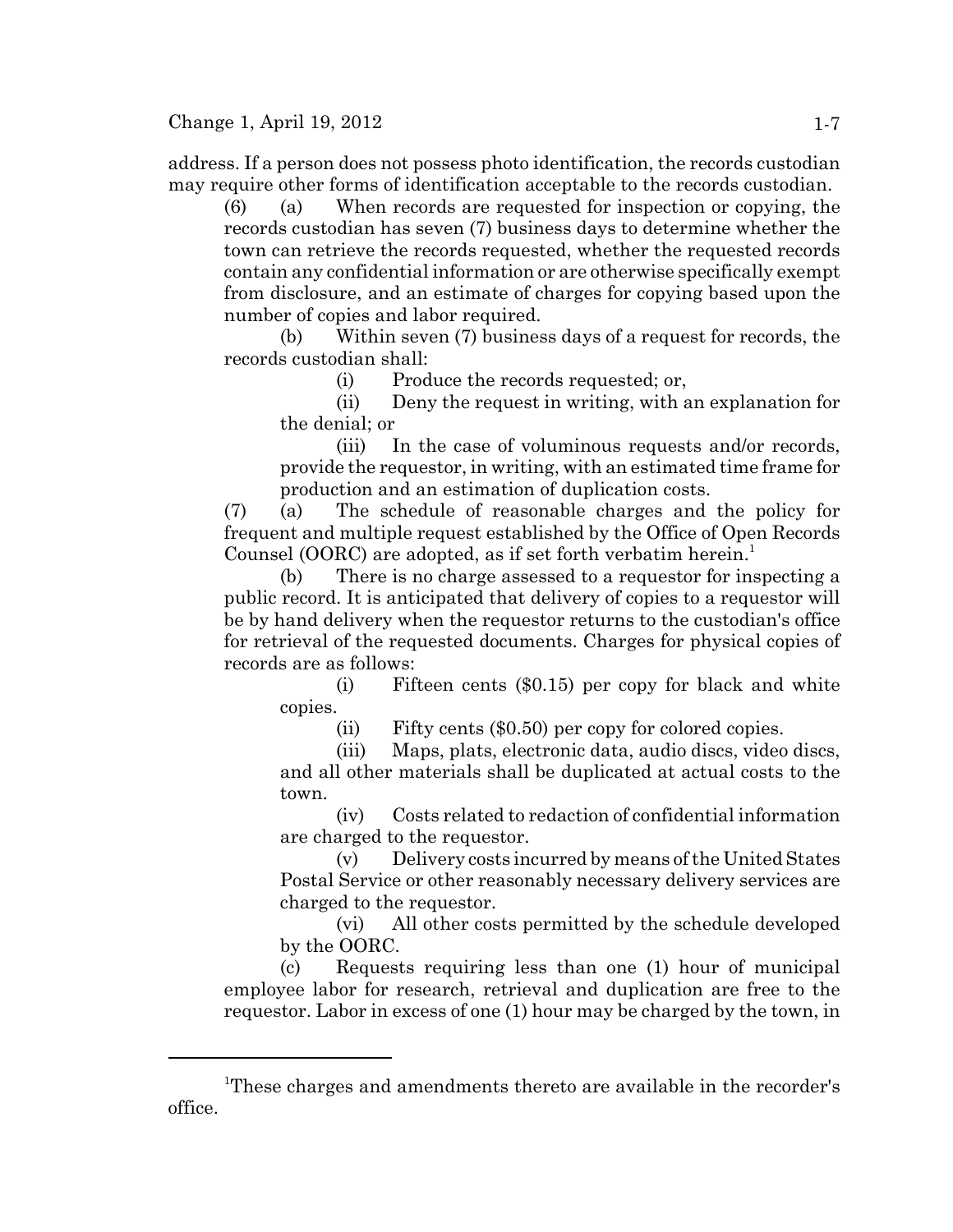addition to the cost per copy as provided herein above. The town may require payment in advance of producing records. Requests for copies of records may not be broken down to multiple requests for the same information to qualify for the first free hour. For a request requiring more than one (1) employee to complete, labor charges will be assessed based on the following formula:

In calculating the charge for labor, a department head shall determine the number of hours each employee spent producing a request. The department head shall then subtract the one (1) hour threshold from the number of hours the highest paid employee(s) spent producing the request. The department head will then multiply the total number of hours to be charged for the labor of each employee by that employee's hourly wage. Finally, the department head will add together the totals for all employees involved in the request and that will be the total amount of labor charged.

(d) During each calendar month, the records custodian may aggregate the number of requests for copies made per requestor. When the total number of requests made by a requestor within a calendar month exceeds four (4), the records custodian may begin to charge the requestor a fee for any and all labor that is reasonably necessary to produce the copies of the requested records after informing the requestor that the aggregation limit has been met. Requests for items routinely released and readily accessible, such as agendas for current calendar month meetings and approved minutes from meetings held in the previous calendar month, are exempt. Disputes as to aggregation shall be brought to the OORC.

(e) The records custodian may aggregate the total number of public records requests made by a requestor and by any other individual, if the records custodian reasonably believes the requestor to be acting in concert with or as the agent of another person, entity or organization, upon notifying the requestors of the determination to aggregate. The records custodian shall inform the requestors of their right to appeal the decision to aggregate to the OORC and must file a notice of aggregation of multiple requestors with the OORC.

(8) If the public records requested are frail due to age or other conditions and copying of the records will cause damage to the original records, the requesting party may be required to make an appointment for inspection.

(9) This section does not require the record custodian or designee to sort through files to compile information; however, a person requesting such information shall be allowed to inspect non-exempt records.

(10) This section does not require the record custodian or designee to create a record that does not exist; however, the redaction of confidential information from a public record or electronic database does not constitute a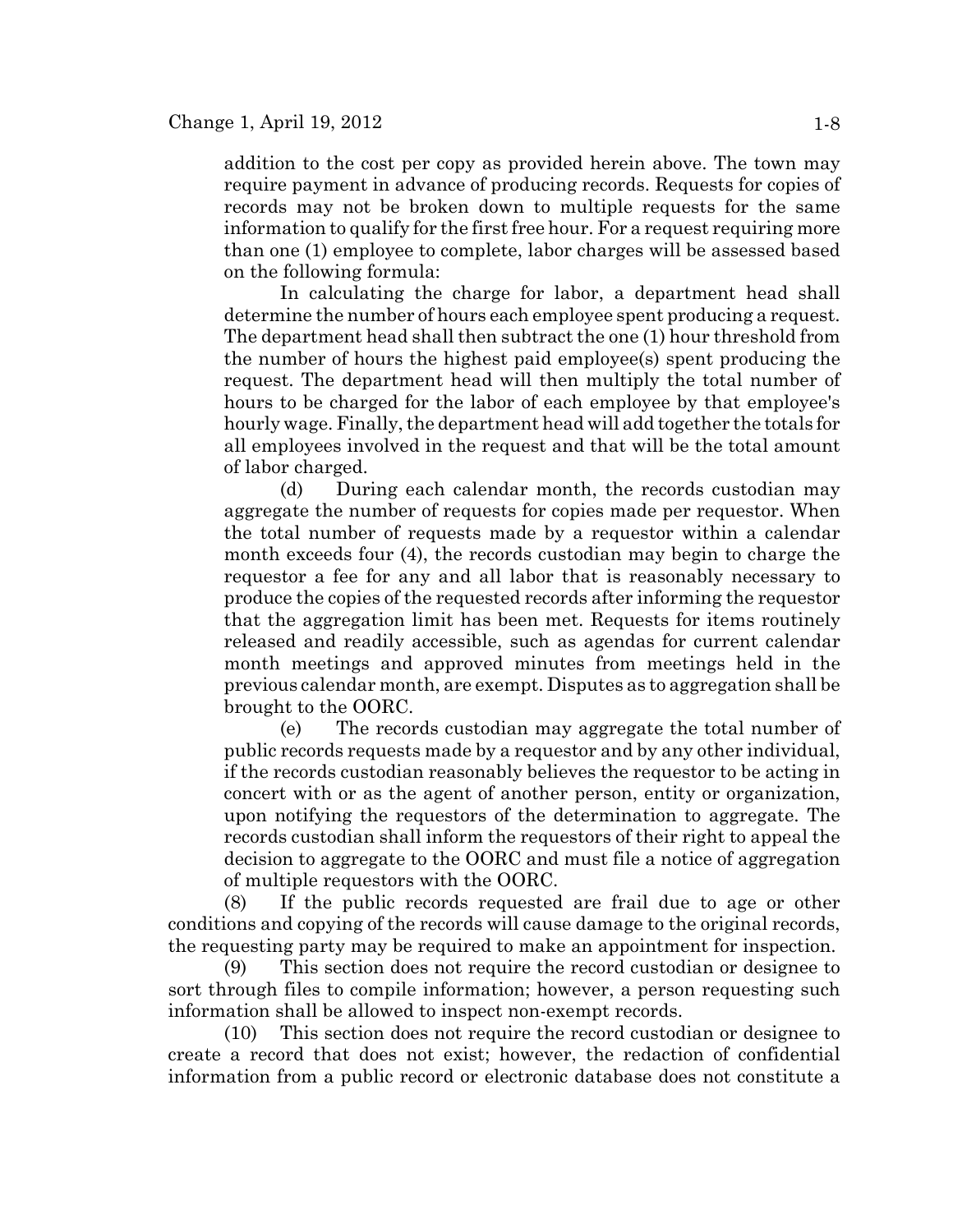Change 1, April 19, 2012 1-9

new record. (Ord. #1998-09, Nov. 1998, as amended by Ord. #2007-46, May 2007, and replaced by Ord. #2009-72, May 2009)

**1-402. [Deleted.]** (Ord. #1998-09, Nov. 1998, modified, as deleted by Ord. #2009-72, May 2009)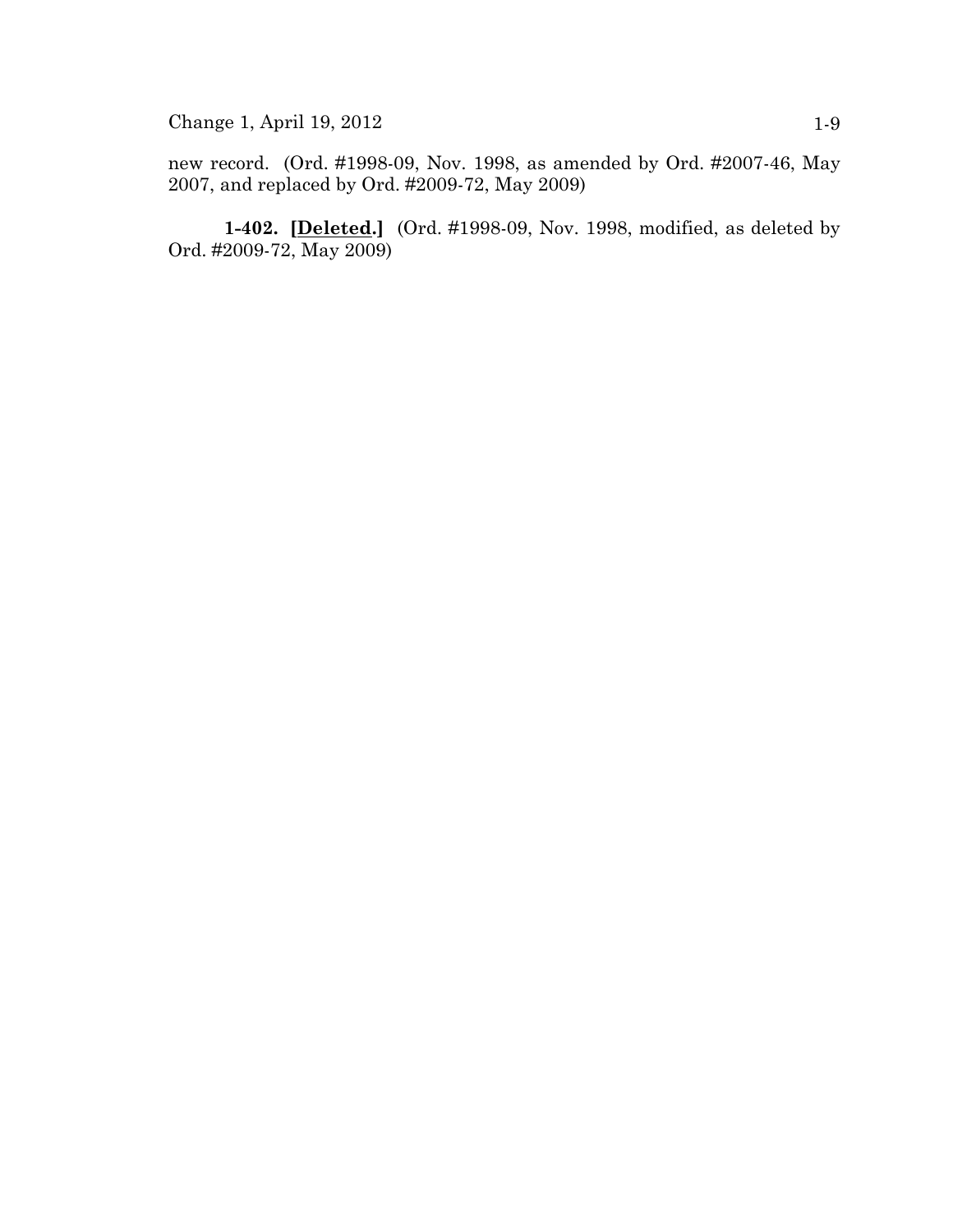### **CODE OF ETHICS<sup>1</sup>**

### **SECTION**

- 1-501. Applicability.
- 1-502. Definition of "personal interest."
- 1-503. Disclosure of personal interest by official with vote.
- 1-504. Disclosure of personal interest in non-voting matters.
- 1-505. Acceptance of gratuities, etc.
- 1-506. Use of information.
- 1-507. Use of municipal time, facilities, etc.
- 1-508. Use of position or authority.
- 1-509. Outside employment.
- 1-510. Ethics complaints.
- 1-511. Violations.

<sup>1</sup>State statutes dictate many of the ethics provisions that apply to municipal officials and employees. For provisions relative to the following, see the Tennessee Code Annotated (T.C.A.) sections indicated:

Campaign finance: Tennessee Code Annotated, title 2, ch. 10.

Conflict of interests: Tennessee Code Annotated, §§ 6-54-107, 108; 12-4-101, 102.

Conflict of interests disclosure statements: Tennessee Code Annotated, § 8-50-501 and the following sections.

Consulting fee prohibition for elected municipal officials: Tennessee Code Annotated, §§ 2-10-122, 124.

Crimes involving public officials (bribery, soliciting unlawful compensation, buying and selling in regard to office): Tennessee Code Annotated, § 39-16-101 and the following sections.

Crimes of official misconduct, official oppression, misuse of official information: Tennessee Code Annotated, § 39-16-401 and the following sections.

Ouster law: Tennessee Code Annotated, § 8-47-101 and the following sections.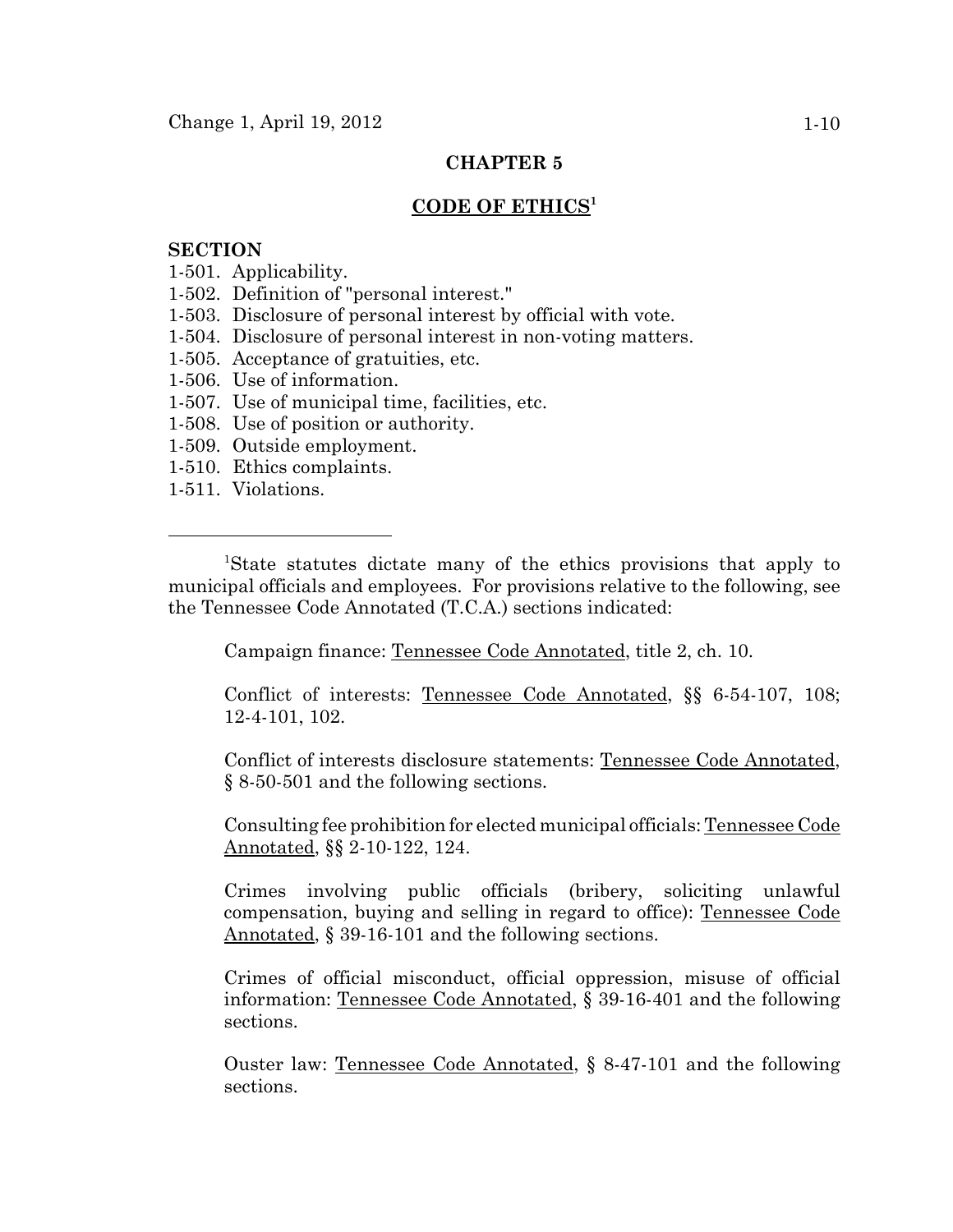**1-501. Applicability**. This chapter is the code of ethics for personnel of the Town of Pegram. It applies to all full-time and part-time elected or appointed officials and employees, whether compensated or not, including those of any separate board, commission, committee, authority, corporation, or other instrumentality appointed or created by the town. The words "municipal" and "town" or "Town of Pegram" includes these separate entities. (as added by Ord. #2007-49, June 2007)

**1-502. Definition of "personal interest."** (1) For purposes of §§ 1-503 and 1-504, "personal interest" means:

(a) Any financial, ownership, or employment interest in the subject of a vote by a municipal board not otherwise regulated by state statutes on conflicts of interests; or

(b) Any financial, ownership, or employment interest in a matter to be regulated or supervised; or

(c) Any such financial, ownership, or employment interest of the official's or employee's spouse, parent(s), stepparent(s), grandparent(s), sibling(s), child(ren), or stepchild(ren).

(2) The words "employment interest" includes a situation in which an official or employee or a designated family member is negotiating possible employment with a person or organization that is the subject of the vote or that is to be regulated or supervised.

(3) In any situation in which a personal interest is also a conflict of interest under state law, the provisions of the state law take precedence over the provisions of this chapter. (as added by Ord. #2007-49, June 2007)

**1-503. Disclosure of personal interest by official with vote**. An official with the responsibility to vote on a measure shall disclose during the meeting at which the vote takes place, before the vote and so it appears in the minutes, any personal interest that affects or that would lead a reasonable person to infer that it affects the official's vote on the measure. In addition, the official may recuse himself<sup>1</sup> from voting on the measure. (as added by Ord. #2007-49, June 2007)

**1-504. Disclosure of personal interest in non-voting matters**. An official or employee who must exercise discretion relative to any matter, other than casting a vote, and who has a personal interest in the matter that affects or that would lead a reasonable person to infer that it affects the exercise of the discretion shall disclose, before the exercise of the discretion when possible, the interest on a form provided by and filed with the recorder. In addition, the

<sup>&</sup>lt;sup>1</sup>Masculine pronouns include the feminine. Only masculine pronouns have been used for convenience and readability.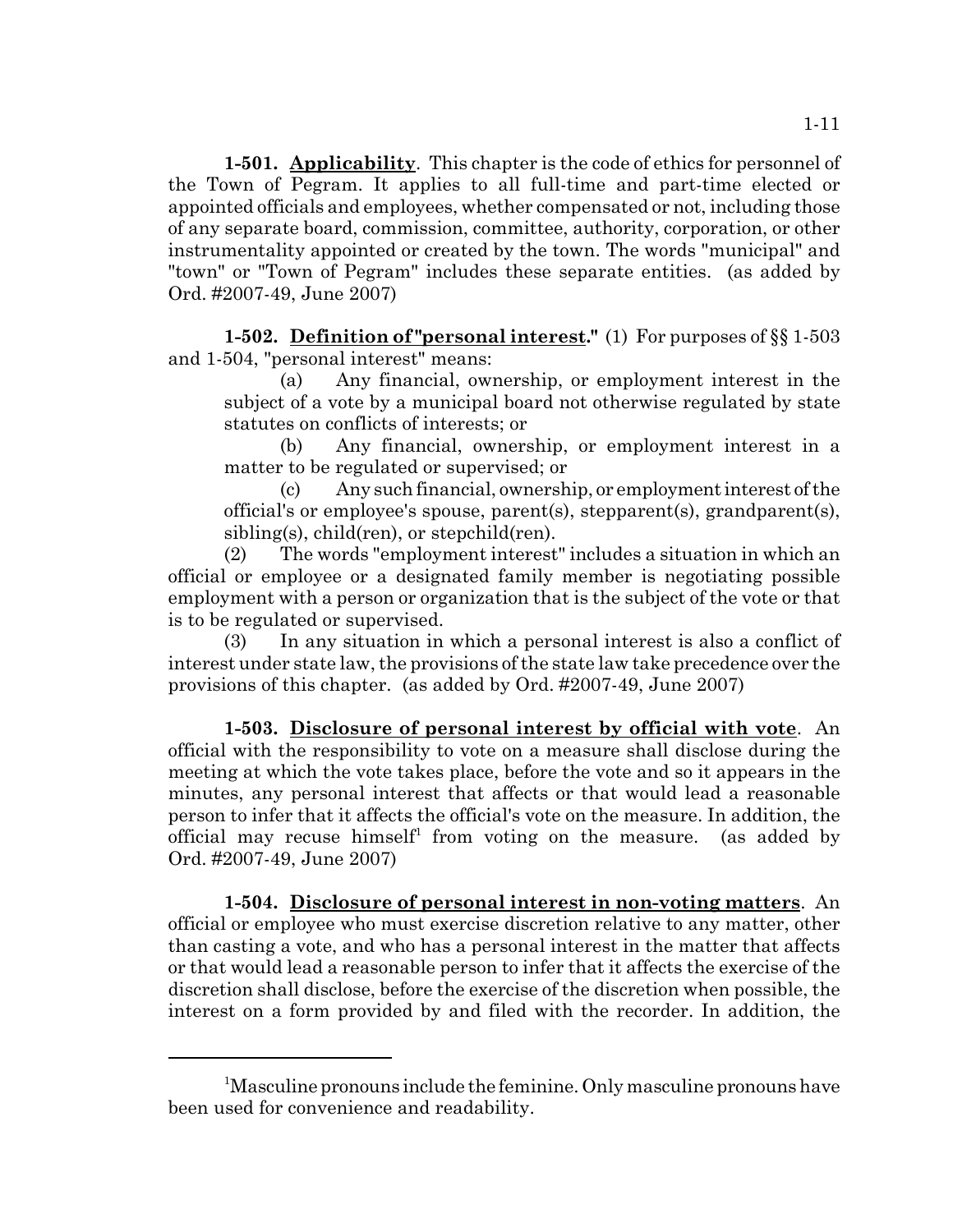official or employee may, to the extent allowed by law, charter, ordinance, or policy, recuse himself from the exercise of discretion in the matter. (as added by Ord. #2007-49, June 2007)

**1-505. Acceptance of gratuities, etc**. An official or employee may not accept, directly or indirectly, any money, gift, gratuity, or other consideration or favor of any kind from anyone other than the town:

(1) For the performance of an act, or refraining from performance of an act, that he would be expected to perform, or refrain from performing, in the regular course of his duties; or

(2) That might reasonably be interpreted as an attempt to influence his action, or reward him for past action, in executing municipal business. (as added by Ord. #2007-49, June 2007)

**1-506. Use of information**. (1) An official or employee may not disclose any information obtained in his official capacity or position of employment that is made confidential under state or federal law except as authorized by law.

(2) An official or employee may not use or disclose information obtained in his official capacity or position of employment with the intent to result in financial gain for himself or any other person or entity. (as added by Ord. #2007-49, June 2007)

**1-507. Use of municipal time, facilities, etc**. (1) An official or employee may not use or authorize the use of municipal time, facilities, equipment, or supplies for private gain or advantage to himself.

(2) An official or employee may not use or authorize the use of municipal time, facilities, equipment, or supplies for private gain or advantage to any private person or entity, except as authorized by legitimate contract or lease that is determined by the town council to be in the best interests of the town. (as added by Ord. #2007-49, June 2007)

**1-508. Use of position or authority**. (1) An official or employee may not make or attempt to make private purchases, for cash or otherwise, in the name of the town.

(2) An official or employee may not use or attempt to use his position to secure any privilege or exemption for himself or others that are not authorized by the charter, general law, or ordinance or policy of the town. (as added by Ord. #2007-49, June 2007)

**1-509. Outside employment**. A full-time employee of the town may not accept any outside employment without written authorization from the mayor. (as added by Ord. #2007-49, June 2007)